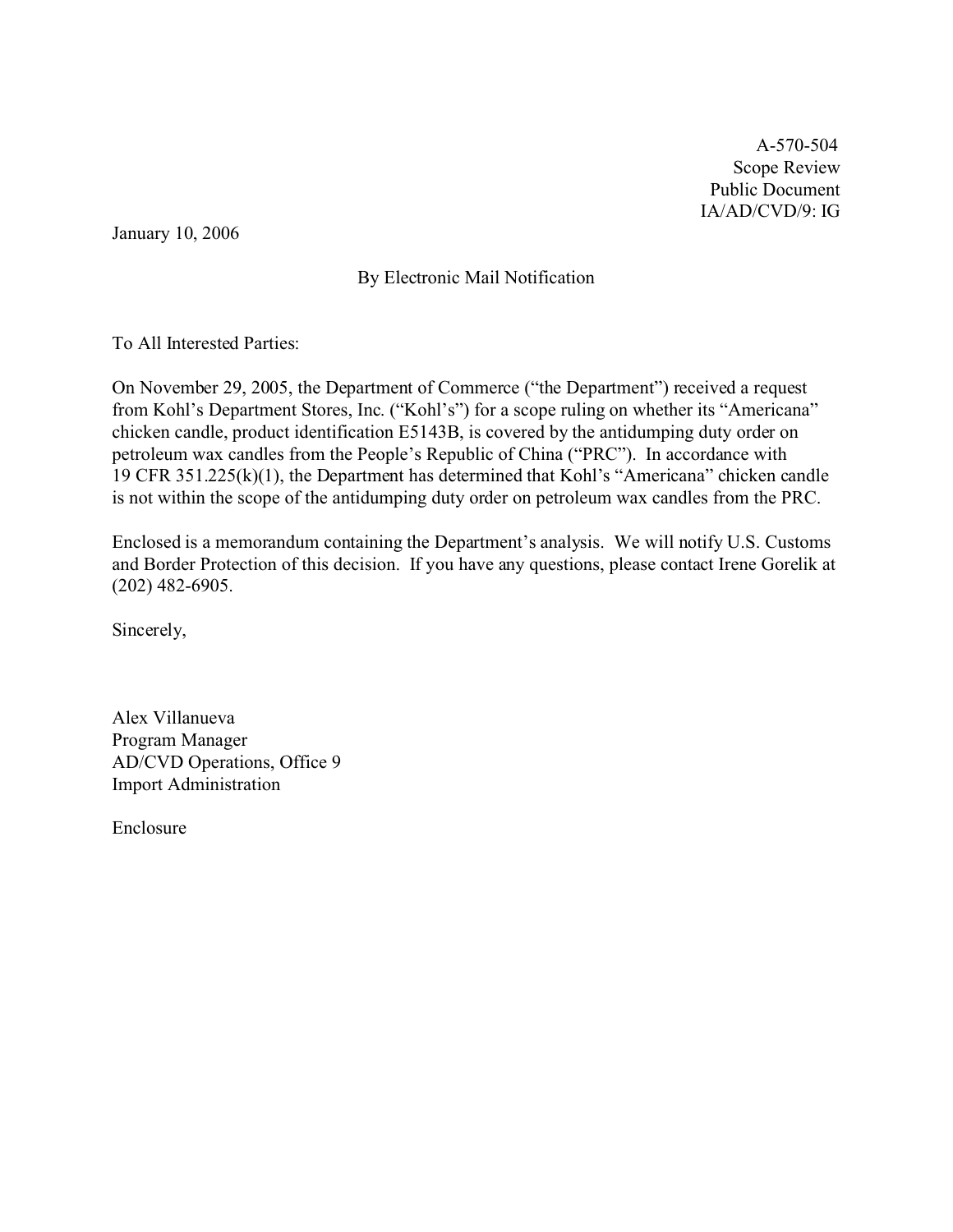A-570-504 Scope Review Public Document IA/AD/CVD/9: IG

| <b>MEMORANDUM FOR:</b> | Stephen J. Claeys<br>Deputy Assistant Secretary<br>for Import Administration                                                                              |
|------------------------|-----------------------------------------------------------------------------------------------------------------------------------------------------------|
| FROM:                  | James C. Doyle<br>Office Director<br>AD/CVD Operations, Office 9                                                                                          |
| <b>SUBJECT:</b>        | Final Scope Ruling: Antidumping Duty Order on Petroleum Wax<br>Candles From the People's Republic of China (A-570-504);<br>Kohl's Department Stores, Inc. |

#### **Summary**

On November 29, 2005, the Department of Commerce ("the Department") received a request from Kohl's Department Stores, Inc. ("Kohl's") for a scope ruling to determine whether its "Americana" chicken candle is included within the scope of the antidumping duty order on petroleum wax candles from the People's Republic of China ("PRC"). See Antidumping Duty Order: Petroleum Wax Candles from the People's Republic of China, 51 FR 30686 (August 28, 1986) ("Order"). In accordance with 19 CFR 351.225(k)(1), the Department finds that Kohl's "Americana" chicken candle is not within the scope of the Order.<sup>1</sup>

### **Background**

On November 29, 2005, the Department received a letter from Kohl's requesting a scope ruling on its chicken candles from their "Americana" line of products. The National Candle Association (the "NCA") did not submit comments on Kohl's scope ruling request.

### **Kohl's Scope Request**

Kohl's argues that its "Americana" chicken candle qualifies to be excluded from the scope of the Order pursuant to 19 CFR 351.225(k)(1) and the novelty candle exception of the

 $<sup>1</sup>$  The Department has developed an internet website that allows interested parties to access prior scope</sup> determinations regarding the Order. This website lists all scope determinations from 1991 to the present. It can be accessed at [http://ia.ita.doc.gov/download/candles-prc-scope/index,](http://ia.ita.doc.gov/download/candles-prc-scope/,) and will be updated periodically to include newly issued scope determinations.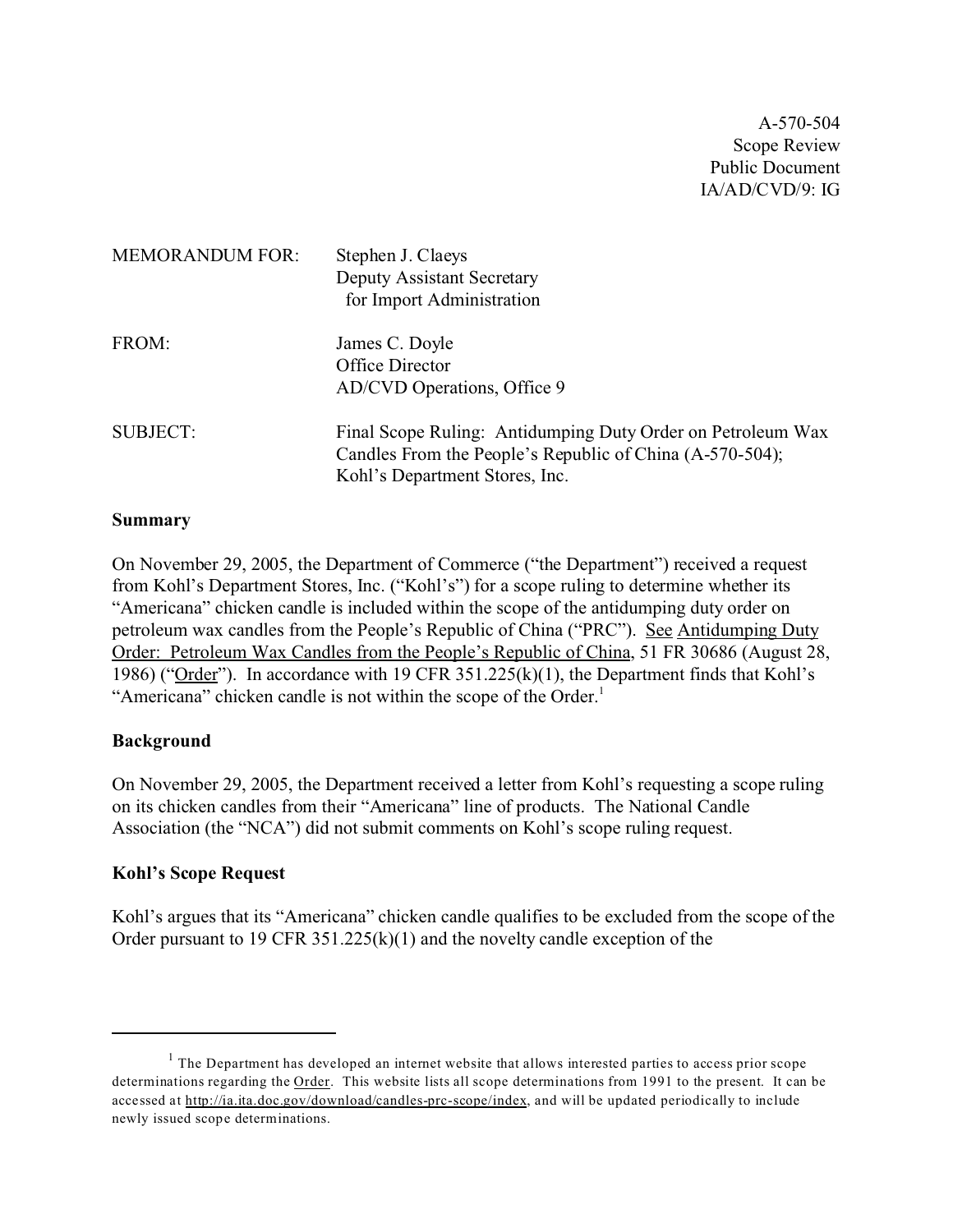September 21, 1987, Customs Information Exchange ("CIE") scope determination.<sup>2</sup> According to Kohl's, the chicken candle is an identifiable object, a chicken, that, pursuant to the Department's requirements, is recognizable from a majority of angles. Kohl's provided a sample of the candle for the Department's review.

Kohl's "Americana" chicken candle, product identification E5143B, is made of 100 percent paraffin wax. The candle measures approximately 4.5" in height at the head and tail. Kohl's states that the candle is part of its "Americana" line due to the painted characteristics of the candle. The body of the candle is painted blue, while the wings, comb, and tail are painted red with antique white accents. Kohl's indicates that this candle is classified under Harmonized Tariff Schedule ("HTSUS") Number 3406.00.0000.

Kohl's states that its candle is: (1) in the shape of a chicken, an identifiable object from most angles; and (2) a novelty candle that does not fall within the shapes described in the Order (tapers, columns, spirals, straight-sided dinner candles, votives, and poured candles).

# **Legal Framework**

The regulations governing the Department's antidumping scope determinations are found at 19 CFR 351.225. On matters concerning the scope of an antidumping duty order, the Department first examines the descriptions of the merchandise contained in the petition, the initial investigation, and the determinations of the Secretary (including prior scope determinations) and the U.S. International Trade Commission ("ITC"). This determination may take place with or without a formal inquiry. If the Department determines that these descriptions are dispositive of the matter, the Department will issue a final scope ruling as to whether or not the subject merchandise is covered by the order. See 19 CFR 351.225(k)(1).

Conversely, where the descriptions of the merchandise are not dispositive, the Department will consider the five additional factors set forth at 19 CFR 351.225(k)(2). These criteria are: (1) the physical characteristics of the merchandise; (2) the expectations of the ultimate purchasers; (3) the ultimate use of the product; (4) the channels of trade in which the product is sold; and (5) the manner in which the product is advertised and displayed. The determination as to which analytical framework is most appropriate in any given scope inquiry is made on a case-by-case basis after consideration of all evidence before the Department.

In the instant case, the Department has evaluated Kohl's request in accordance with 19 CFR  $351.225(k)(1)$  and finds that the descriptions of the products contained in the petition, the initial investigation, and the determinations of the Secretary (including prior scope determinations) and the ITC are dispositive with respect to Kohl's "Americana" chicken candle. Therefore, for this candle, the Department finds it unnecessary to consider the additional factors set forth at 19 CFR 351.225(k)(2).

 $^2$  In <u>CIE</u>, the Department narrowly limited the novelty candle exception to figurine candles, candles shaped in the form of identifiable objects, and candles specifically designed for and used only in connection with the holiday season. See Customs Information Exchange, CIE N212/85, September 21, 1987.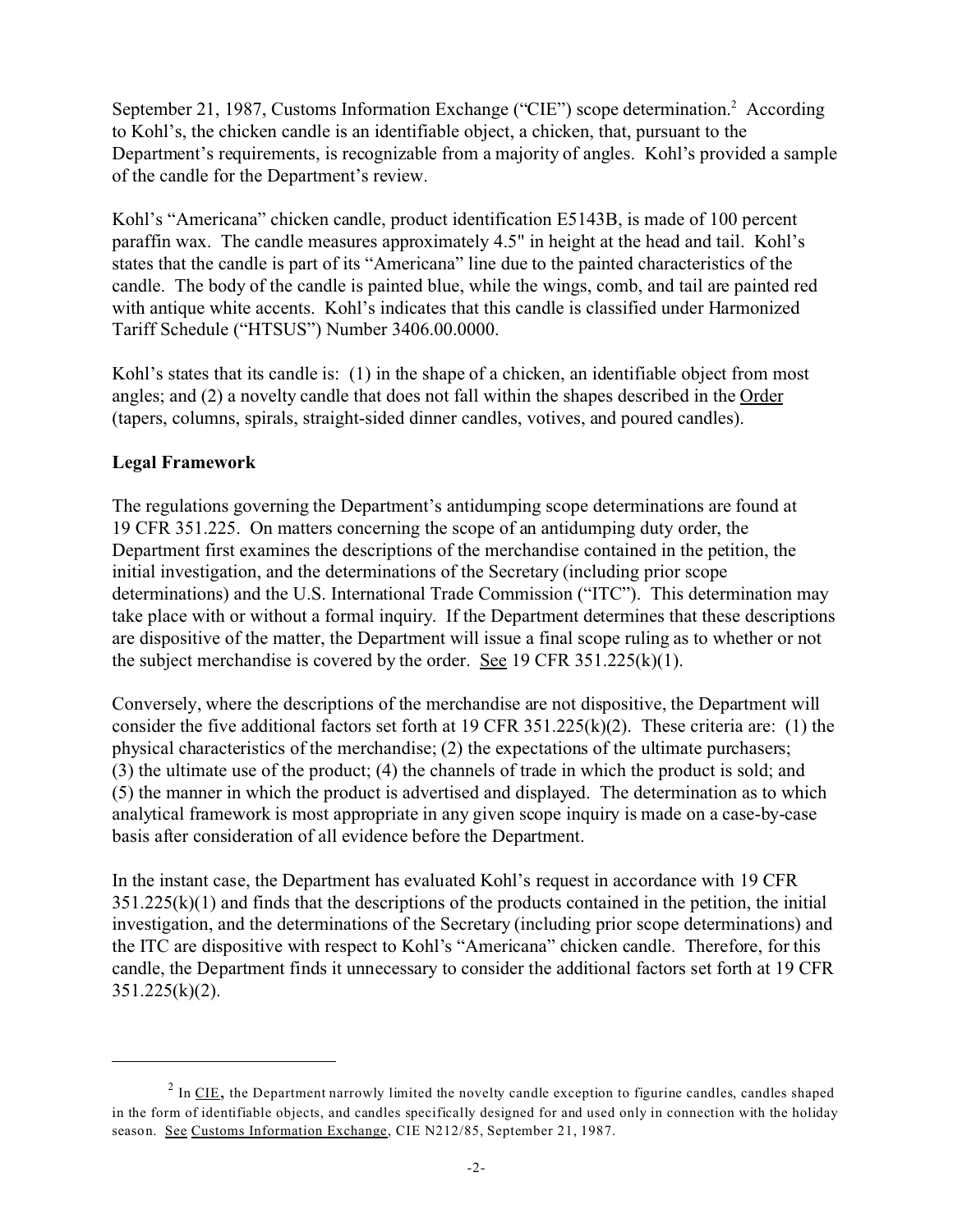Documents and parts thereof from the underlying investigation that the Department deemed relevant to this scope ruling were made part of the record of this determination and are referenced herein. Documents that neither the Department nor the parties placed on the record do not constitute part of the administrative record for this scope determination.

In its petition of September 4, 1985, the NCA requested that the investigation cover:

{c}andles {which} are made from petroleum wax and contain fiber or paper-cored wicks. They are sold in the following shapes: tapers, spirals, and straight-sided dinner candles; rounds, columns, pillars; votives; and various wax-filled containers. These candles may be scented or unscented ... and are generally used by retail consumers in the home or yard for decorative or lighting purposes.

See Antidumping Petition (September 4, 1985), at 7.

The Department defined the scope of the investigation in its notice of initiation. This scope language carried forward without change through the preliminary and final determinations of sales at less than fair value and the eventual antidumping duty order:

{c}ertain scented or unscented petroleum wax candles made from petroleum wax and having fiber or paper-cored wicks. They are sold in the following shapes: tapers, spirals, and straight-sided dinner candles; rounds, columns, pillars, votives; and various wax-filled containers.

See Petroleum Wax Candles from the People's Republic of China: Initiation of Antidumping Duty Investigation, 50 FR 39743 (September 30, 1985); Petroleum Wax Candles from the People's Republic of China: Preliminary Determination of Sales at Less Than Fair Value, 51 FR 6016 (February 19, 1986); Petroleum Wax Candles from the People's Republic of China: Final Determination of Sales at Less Than Fair Value, 51 FR 25085 (July 10, 1986) ("Final Determination"); and Order, 51 FR 30686 (August 28, 1986).

The ITC adopted a similar definition of the "like product" subject to its determinations, noting that the investigations did not include "birthday, birthday numeral and figurine type candles." See Candles from the People's Republic of China: Determination of the Commission in Investigation No. 731-TA-282 (Final), Publication 1888 (August 1986) ("ITC Determination"), at 4, note 5, and A-2.

Also of relevance to the present scope inquiry are the Department's instructions to the U.S. Customs Service (now renamed U.S. Customs and Border Protection ("CBP")) (see Letter from the Director, Office of Compliance, to Burditt, Bowles & Radzius, Ltd., July 13, 1987) ("CBP Notice") issued in connection with a July 1987 scope determination concerning an exception from the Order for novelty candles, which state:

The Department of Commerce has determined that certain novelty candles, such as Christmas novelty candles, are not within the scope of the antidumping duty order on petroleum-wax candles from the People's Republic of China (PRC). Christmas novelty candles are candles specially designed for use only in connection with the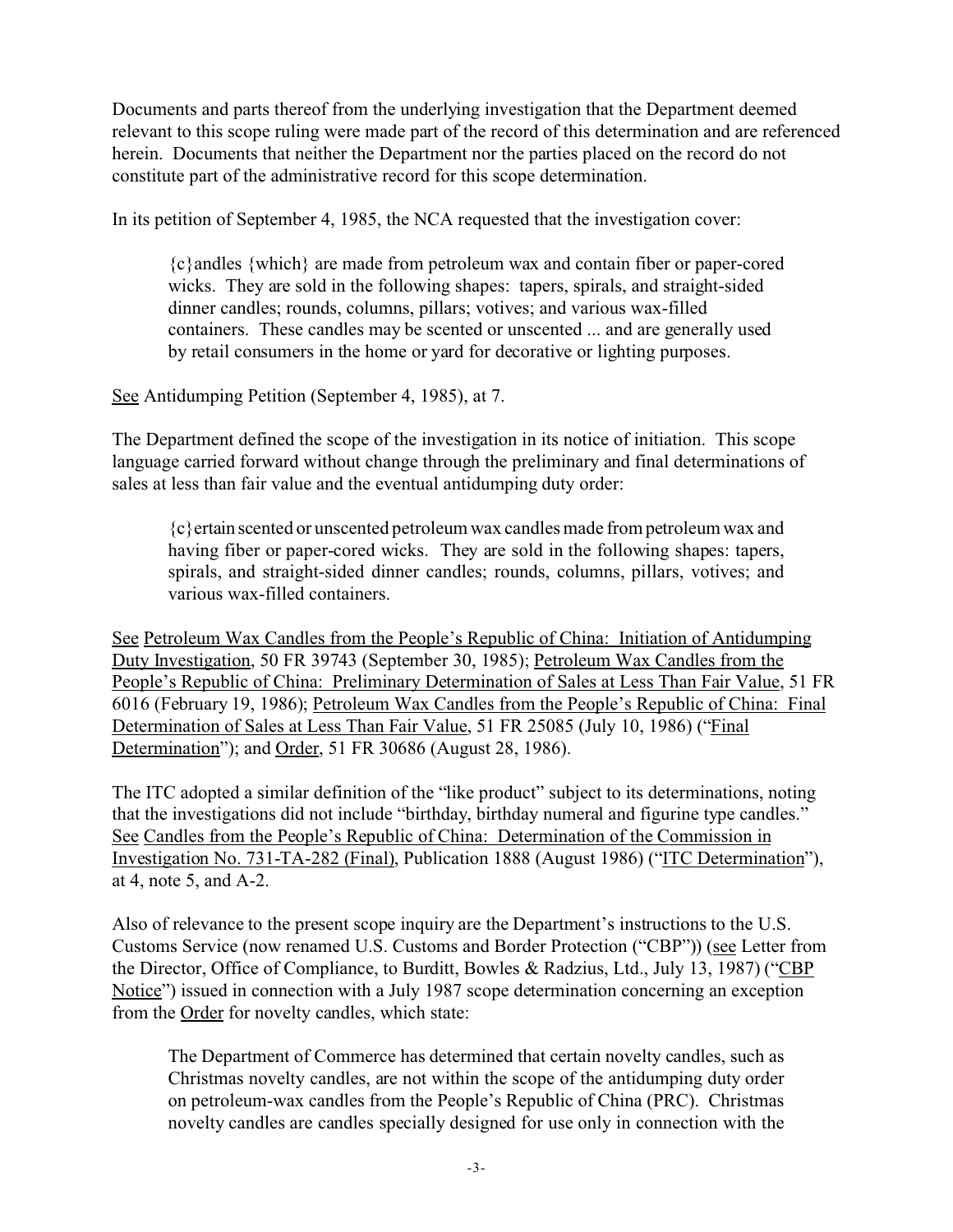Christmas holiday season. This use is clearly indicated by Christmas scenes and symbols depicted in the candle design. Other novelty candles not within the scope of the order include candles having scenes or symbols of other occasions (*e.g.*, religious holidays or special events) depicted in their designs, figurine candles, and candles shaped in the form of identifiable objects (*e.g.*, animals or numerals).

## See CBP Notice (emphasis added).

In November 2001, the Department changed its practice on the issue of candle shapes. See J.C. Penney Ruling. In this ruling, the Department reviewed the text of the scope of the Order, beginning with the text of the first sentence of the scope which covers "{c}ertain scented or unscented petroleum wax candles made from petroleum wax and having fiber or paper-cored wicks." See Order. The text following this broad inclusive sentence provides a list of shapes; this list is not modified by any express words of exclusivity. The result of our prior practice of not including within the scope of the Order candles of a shape other than those specifically listed in the Order was inconsistent with the fact that the candles were "scented or unscented petroleum wax candles made from petroleum wax and having fiber or paper-cored wicks."<sup>3</sup> In the J.C. Penney Ruling, the Department determined to revise this practice because it had the effect of narrowing the broad coverage of the first sentence of the Order's scope. The list of shapes in the second sentence of the Order's scope does not provide a textual basis for such a narrowing of the coverage of the first sentence of the Order's scope. Accordingly, to give full effect to the first sentence of the inclusive language of the scope, the Department now will normally evaluate whether candles of a shape not listed by the inclusive language of the Order's scope are scented or unscented petroleum wax candles made from petroleum wax and having fiber or paper-cored wicks.

This approach of evaluating such candles in light of the entire text of the Order's scope is in keeping with the opinion of the CIT, noting that a better approach in scope rulings is to avoid subjective issues of intent and, instead, to look to the petition's language to determine whether the class or kind of merchandise at issue was expressly included. Duferco Steel, Inc. v. United States, 146 F. Supp. 2d 913 (May 29, 2001) ("Duferco Steel"). Such an approach is a departure from past CIT precedent that required the Department to give ample deference to the petitioner's intent when examining a petition's description of the subject merchandise. See, e.g., Torrington Co. v. United States, 995 F. Supp. 117, 121 (CIT 1998).

Although the specific scope decision in **Duferco Steel** has been overturned by the United States Court of Appeals of the Federal Circuit ("CAFC") in Duferco Steel, Inc. v. United States, 296 F.3d 1087 (Fed. Cir. 2002) ("Duferco Steel II"), we do not believe that the CAFC's decision undermines the Department's decision in the J.C. Penney Ruling. The plain language of the scope of the Order clearly states " ${c}$ } ertain scented or unscented petroleum wax candles made

<sup>&</sup>lt;sup>3</sup> See, e.g., Final Scope Ruling - Antidumping Duty Order on Petroleum Wax Candles From the People's Republic of China (A-570-504); Endar Corp. (January 11, 2000) ("Endar") (where the Department found a "dragonfly" candle, in the shape of a rough-hewn stone with a dragonfly carved on top, not within scope because it is of a shape not listed by the scope), and Final Scope Ruling – Antidumping Duty Order on Petroleum Wax Candles From the People's Republic of China (A-570-504); American Drug Stores, Inc. (March 16, 1998) (where the Department found a sphere or ball-shaped candle not within scope because it is a shape not listed by the scope).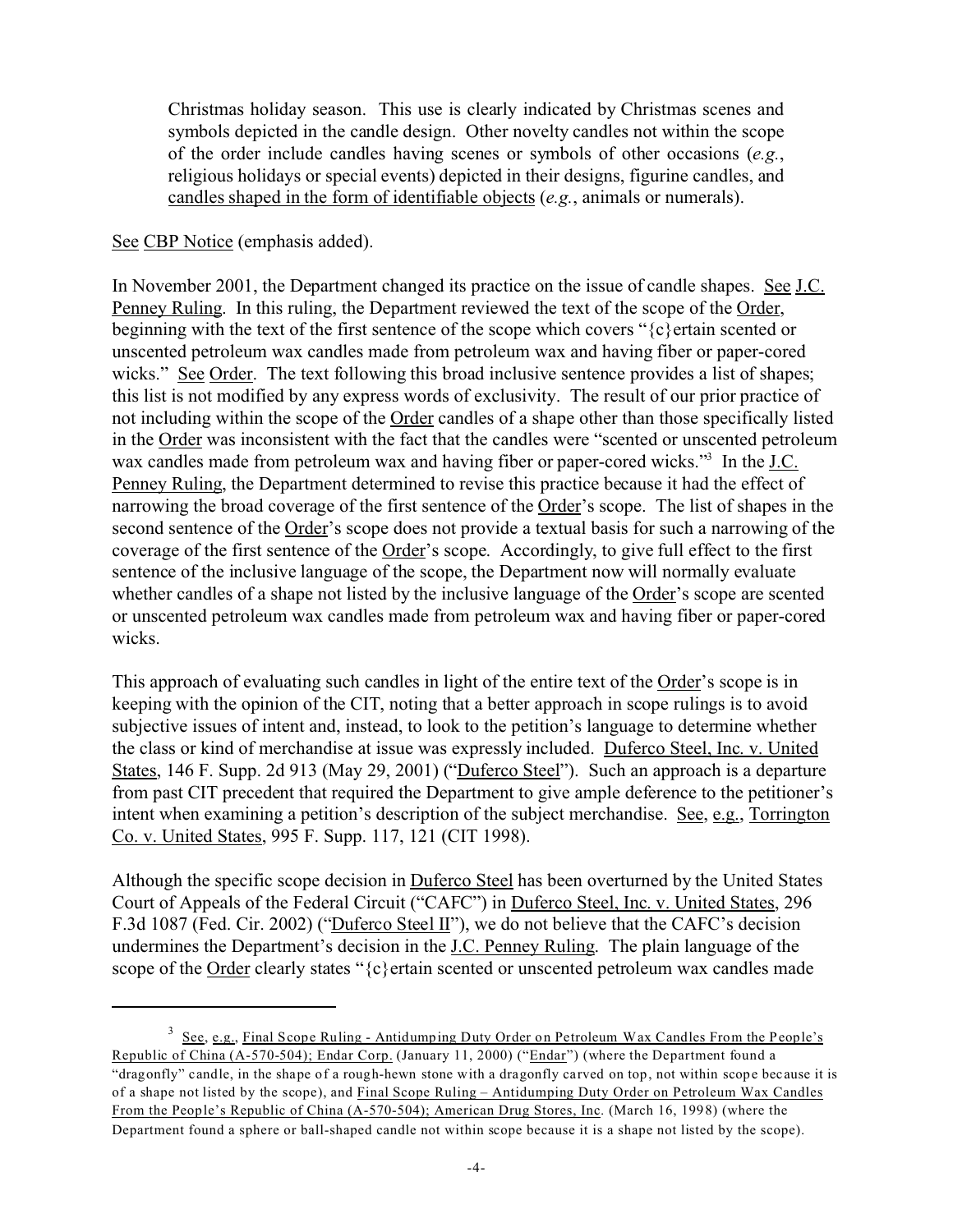from petroleum wax and having fiber or paper-cored wicks . . . sold in the following shapes: tapers, spirals, and straight-sided dinner candles; rounds, columns, pillars, votives; and various wax-filled containers" are included within the scope of the Order. Thus, the Order offers a descriptive list of the shapes of candles included within the Order, but, as the courts have recognized, there is no requirement that every product covered must be identified in the scope. More specifically, the CAFC has stated that "the petitions that led to the issuance of the order did not need to specifically identify the {product} in order to cover  $\{it\}$ ; our precedent, to say nothing of the regulations, makes clear that neither a petition nor an antidumping or countervailing duty order requires that level of specificity."<sup>4</sup> The CAFC further stated "{a}s a matter of law, a petition need not list the entire universe of products . . . in order {for the petition} to cover those products."<sup>5</sup> Thus, as applied to this Order, there is no requirement, nor is it possible, for the shapes of all of the candles to be listed.<sup>6</sup> In fact, if the list were exhaustive, there would have been no need for the Department to determine whether any other candle that was not explicitly listed as a shape in the scope of the Order is subject to the Order. However, the Department did render the narrowly constructed novelty candle exception, leaving all other petroleum wax candles from the PRC covered by the Order.

If the Department determines that the candle is made from petroleum wax and has a fiber or paper-cored wick, but the candle possesses characteristics set out in the CBP Notice, it will not fall within the scope of the Order. In order for a candle to qualify for this exception, the characteristic which is claimed to render it a novelty candle (i.e., the shape of an identifiable object or a holiday-specific design) should be easily recognizable in order for the candle to merit not being included within the scope of the Order. Specifically, among other determining factors, the Department will examine whether the characteristic is identifiable from most angles and whether or not it is minimally decorative,  $e.g.,$  small and/or singularly placed on the candle. If the identifiable object or holiday-specific design is not identifiable from most angles, or if the design or characteristic is minimally decorative, the Department may determine that the candle is included within the scope of the Order. See J.C. Penney Ruling; Final Scope Ruling – Antidumping Duty Order on Petroleum Wax Candles From the People's Republic of China (A-570-504); San Francisco Candle Co. (Feb. 12, 2001) ("SFCC"); and Endar. If a candle does not possess the characteristics set out in the July 1987 novelty candle exception, and it is a scented or unscented candle having a fiber or paper-cored wick, the Department will determine that the candle is within the scope of the Order.

### **Analysis**

With respect to the instant request, we find that, for the reasons below, Kohl's "Americana" chicken candle is not within the scope of Order.

 $^5$  <u>Id</u>.

<sup>4</sup> Novosteel SA v. United States, 284 F.3d 1261, 1264 (Fed. Cir. 2002).

<sup>&</sup>lt;sup>6</sup> See Petroleum Wax Candles from China, USITC Pub. No. 3226 Investigation No. 731-TA-282 (Review) (August 1999) ("USITC Pub. No. 3226"), at 18 ("Candles come in a wide variety of shapes and sizes. Major U.S. candle manufacturers reportedly will offer 1,000 to 2,000 varieties of candles in their product lines.").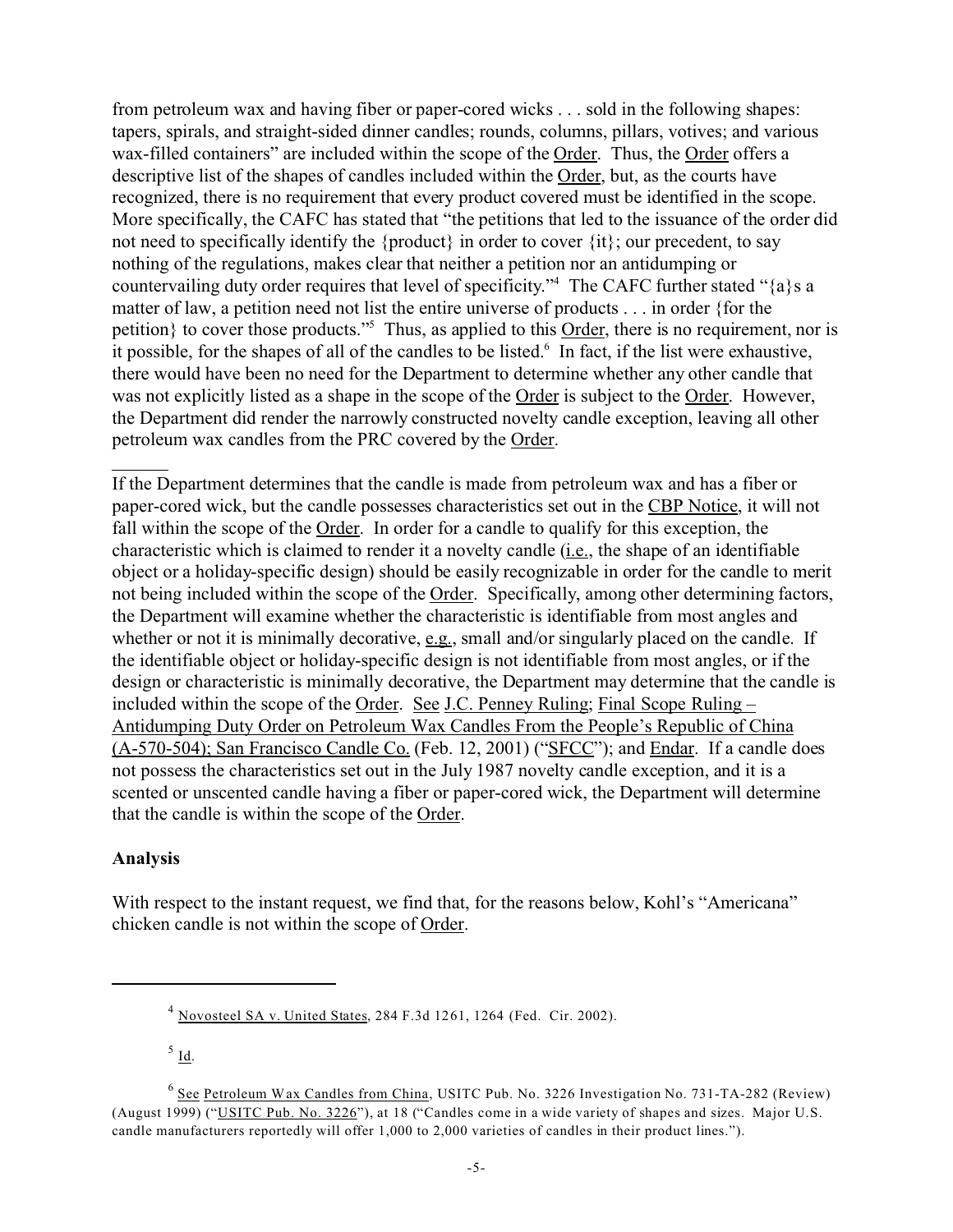This candle is a petroleum wax candle with what appears to be a fiber or paper-cored wick.<sup>7</sup> Furthermore, it is an identifiable object in the shape of a chicken from most angles, which would qualify this candle for exclusion from the Order under the September 21, 1987, CIE scope determination.

We agree with the argument presented by Kohl's that its candle is in the shape of an identifiable object, and therefore should not be included within the scope of the Order. Pursuant to the Department's change in practice, as described in the J.C. Penney Scope Ruling, if a candle is not in a shape specifically listed in the scope of the Order, it will not automatically be excluded from the scope of the Order. See J.C. Penney Scope Ruling. Instead, the Department will normally evaluate whether the candle is a scented or unscented petroleum wax candle made from petroleum wax and having a fiber or paper-cored wick. The Kohl's candle is a petroleum wax candle with a fiber or paper-cored wick. Therefore, we must evaluate whether the characteristics of this candle would exclude it from the scope of the Order pursuant to the novelty candle exception detailed in the CBP Notice and our interpretation set forth in the J.C. Penney Scope Ruling.

Based on Kohl's comments, we first examined whether this candle is in the shape of an identifiable object: a chicken. We find that this candle is in the shape of a chicken, as characterized by the comb on its head, wattles, beak, and tail. The wings are molded into the sides of the chicken. This candle is identifiable as a chicken when viewed from most angles. In previous scope rulings, the Department has excluded ducks, a snail, a bunny, a gold dragon, and frogs, when the candles were recognized as identifiable objects pursuant to the novelty exclusion of the Order. See Final Scope Ruling–Antidumping Duty Order on Petroleum Wax Candles from the People's Republic of China (A-570-504); New Spectrum Gift Gallery Inc. (May 10, 2005) ("New Spectrum Scope Ruling"). In each of these scope rulings, the candle in question was found to be an identifiable object from most angles and excluded from the Order under the July 1987 novelty exclusion. Consequently, this candle qualifies for the July 1987 novelty candle exception because it represents an identifiable object (i.e., a chicken). See J.C. Penney Scope Ruling. Therefore, Kohl's "Americana" chicken candle should be excluded from the scope of the Order.

 $<sup>7</sup>$  Kohl's did not specify what type of wick is used in its "Americana" chicken candle. However, Kohl's</sup> does not argue exclusion on the basis of the composition of the wick.